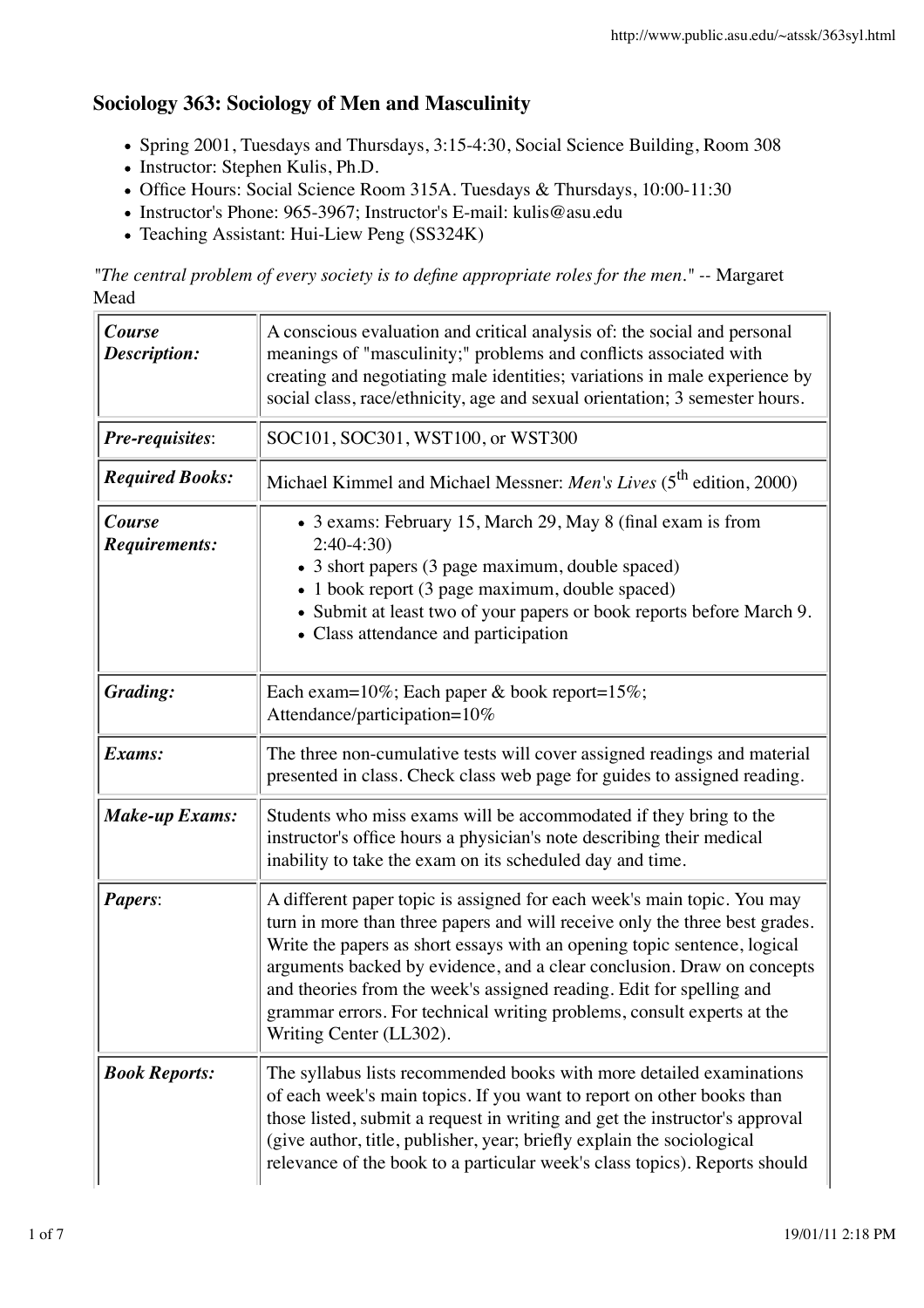|                               | discuss the book's main contributions toward studies of men and<br>masculinity, and the way that the book's themes relate to the major topics<br>in assigned class readings. Book reports have the same deadlines as the<br><i>papers for the week</i> they are listed. We'll have a sign-up in advance for<br>these reports. |  |
|-------------------------------|-------------------------------------------------------------------------------------------------------------------------------------------------------------------------------------------------------------------------------------------------------------------------------------------------------------------------------|--|
| Withdrawals:                  | The deadline for an unrestricted withdrawal from the class is February<br>9th. The restricted withdrawal deadline is March 30 <sup>th</sup> .                                                                                                                                                                                 |  |
| Attendance:                   | Attendance will be taken at each class session.                                                                                                                                                                                                                                                                               |  |
| <b>Participation:</b>         | Your participation is vital and multi-faceted, including:<br>• completing reading assignments prior to the dates listed below;<br>• constructively engaging in individual, small and large group<br>activities,<br>• contributing intellectually to general class discussions                                                 |  |
| <b>Class Web Page:</b>        | Bookmark the course web-page at http://www.public.asu.edu/~atssk for<br>supplemental information about Internet links, additional readings, study<br>guides for exams and assigned readings, the course syllabus and other<br>class information.                                                                              |  |
| <b>Accommodations:</b>        | If you need disability accommodations, or will miss a test or a due date<br>because of a religious holiday, see or call the instructor in the first two<br>weeks of the semester during office hours. This information is<br>confidential.                                                                                    |  |
| <b>Academic</b><br>Tolerance: | Universities exist to safeguard ideas, consider the merits of diverse<br>perspectives, and explore the views of others as fully as our own.<br>Disagreements with the instructor and other students are welcome, but<br>must be expressed respectfully.                                                                       |  |
| <b>Academic</b><br>Integrity: | Cheating on exams or assignments is a serious offense, with penalties that<br>may include a course grade of E, or university expulsion.                                                                                                                                                                                       |  |

## **Course Schedule of Topics, Reading Assignments, and Paper Topics**

| Date             | <b>Topics</b><br>&[Chapters in<br>Men's Lives | <b>Paper Topics:</b>                                                                                             | <b>Book Report Options:</b>                    |
|------------------|-----------------------------------------------|------------------------------------------------------------------------------------------------------------------|------------------------------------------------|
| $1/16$ ,<br>1/18 | Why study<br>masculinity?                     | Use the concepts in Michael Kaufman's<br>article (Chapter 1) to analyze the<br>sources and consequences of men's | 1. Michael Kimmel,<br>Manhood in<br>America: a |
|                  | [Introduction,<br>CH 1, 5,12]                 | violence as portrayed in one of the<br>following movies: Affliction, Stand By                                    | cultural history,<br>1996.                     |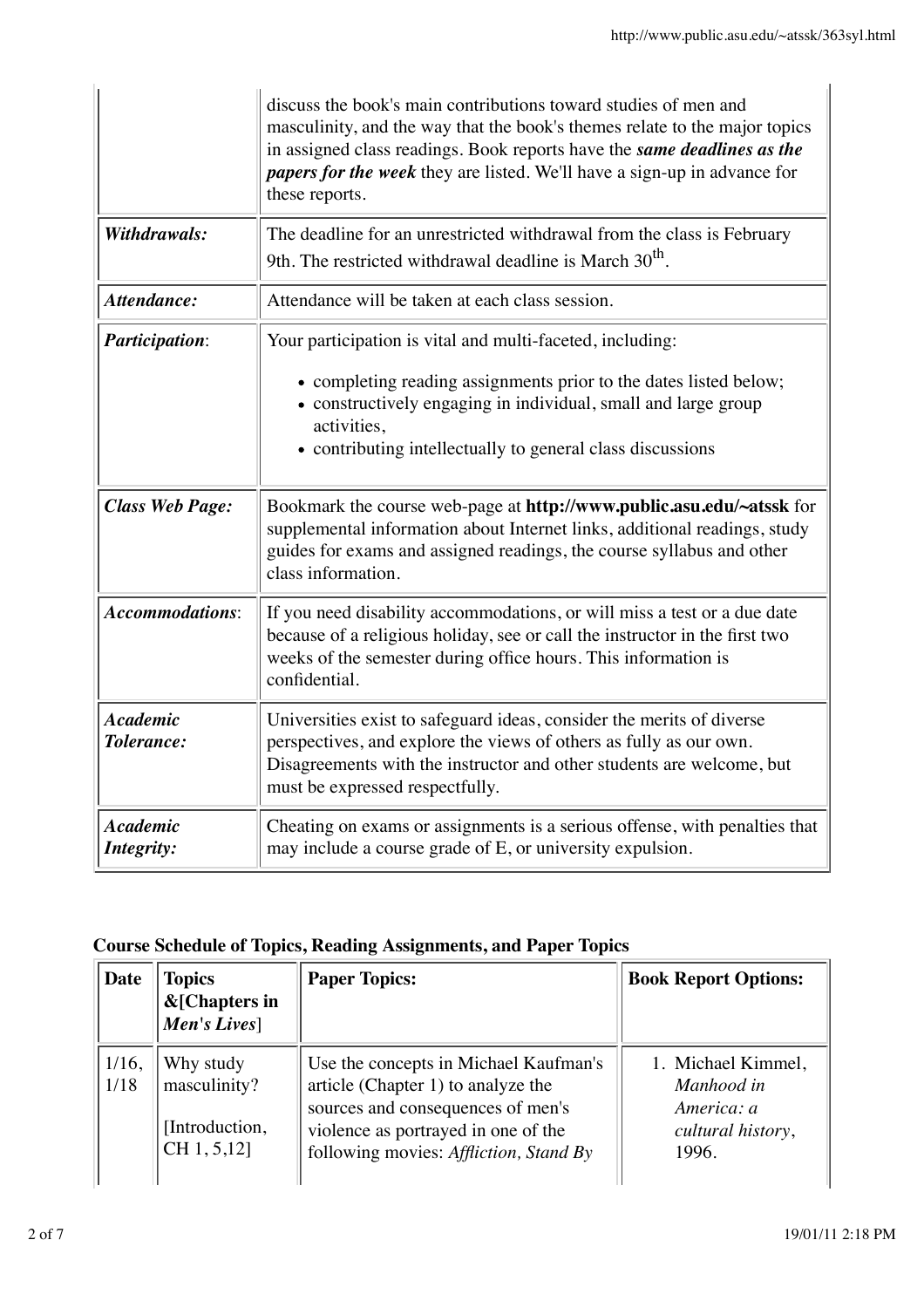|               |                                                                     | Me, Raging Bull, Fight Club. Due on<br>January 30.                                                                                                                                                                                                                                                                                                                                                                                                                                                                   | 2. Steven Cohan,<br>Masked men:<br>masculinity and<br>the movies of the<br>fifties, 1997.                                                                                                                                                         |
|---------------|---------------------------------------------------------------------|----------------------------------------------------------------------------------------------------------------------------------------------------------------------------------------------------------------------------------------------------------------------------------------------------------------------------------------------------------------------------------------------------------------------------------------------------------------------------------------------------------------------|---------------------------------------------------------------------------------------------------------------------------------------------------------------------------------------------------------------------------------------------------|
| 1/23,<br>1/25 | Theoretical<br>perspectives on<br>masculinity<br>[CH $2,3,4,6,25$ ] | Option I: Are there distinctive forms of<br>Latino, Asian, or African-American<br>masculinity that differ from "white"<br>masculinity, or are these just<br>stereotypes? Construct your essay using<br>concepts from the assigned readings.<br>Due on February 6.<br>Option II: What is the relationship<br>between masculinity and colonialism as<br>portrayed in the film The<br>Mission(Jeremy Irons, Robert DeNiro)?<br>Due on February 6.                                                                       | 1. Mitchell Duneier,<br>Slim's table: race,<br>respectability, and<br>masculinity, 1992.<br>2. E. Anthony<br>Rotundo,<br>American<br>manhood:<br>transformations in<br>masculinity from<br>the revolution to<br>the modern era,<br>1993.          |
| 1/30,<br>2/1  | Socialization:<br>Boys will be?<br>[CH 7, 9, 10, 12,<br>13]         | As in those described by the readings in<br>elementary schools, what are the<br>"gender transgression zones" in college<br>environments? Do you agree that their<br>function is to reinforce systems of<br>patriarchy? Due February 13.                                                                                                                                                                                                                                                                              | 1. Ann A. Ferguson,<br><b>Bad boys: Public</b><br>schools in the<br>making of black<br>masculinity. 2000<br>2. William Pollack,<br>Real boys, 1998.<br>3. Franklin Abbott,<br>Boyhood, Growing<br>up male: A multi-<br>cultural<br>anthology.1998 |
| 2/6,<br>2/8   | Initiation into<br>manhood<br>[CH 14, 15]                           | Competitive sports, the military, and<br>fraternities have been analyzed as<br>initiation rites for men. In what other<br>ways, perhaps less structured, does the<br>initiation of adolescents into "manhood"<br>take place in contemporary U.S.<br>culture? To find out, ask five men<br>between 25 and 35 about the specific<br>experiences that were most important in<br>their initiation process, and press them<br>to go beyond sports, war and frats.<br>Report findings and conclusions. Due<br>February 20. | 1. Bernard<br>Lefkowitz, Our<br>guys: the Glen<br>Ridge rape and the<br>secret life of the<br>perfect suburb,<br>1996<br>1. James W.<br>Messerschmidt,<br>Nine Lives:<br>Adolescent<br>masculinities, the                                         |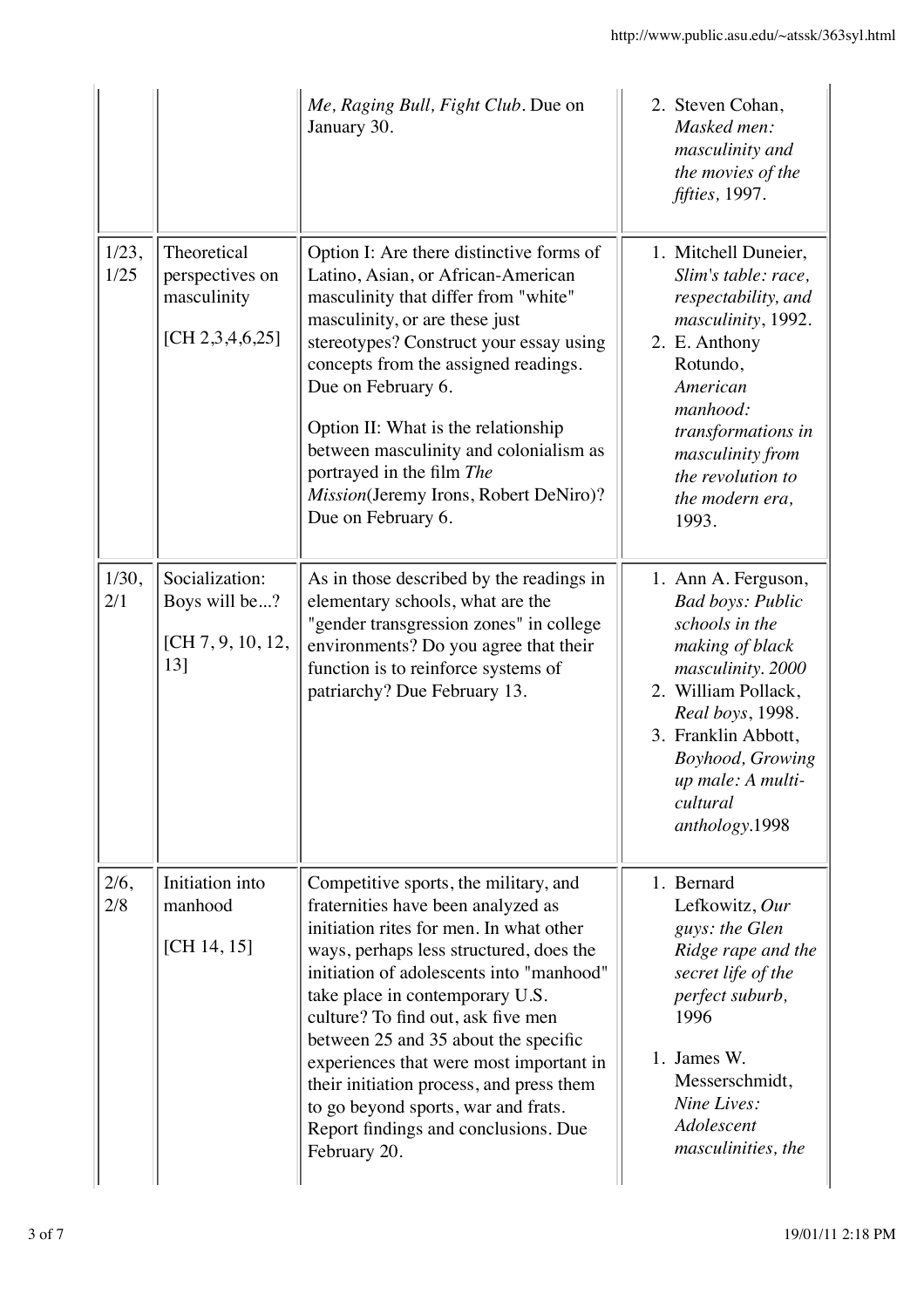|               |                                                              |                                                                                                                                                                                                                                                                                                                                                                                                                                     | body, and violence.<br>2000.                                                                                                                                                                                                                                                                                                                       |
|---------------|--------------------------------------------------------------|-------------------------------------------------------------------------------------------------------------------------------------------------------------------------------------------------------------------------------------------------------------------------------------------------------------------------------------------------------------------------------------------------------------------------------------|----------------------------------------------------------------------------------------------------------------------------------------------------------------------------------------------------------------------------------------------------------------------------------------------------------------------------------------------------|
| 2/13,<br>2/15 | Masculinity &<br>sports<br>[CH 8, 17]<br>Test #1 on 2/15     | Open topic. Develop a topic of your<br>choice that addresses connections<br>between sports and masculinity. Search<br>the "Sport Discuss" database (accessed<br>through the "Indexes" option of the<br>ASU Library web site<br>[www.asu.edu/lib]) and attach a<br>bibliography of the articles and books<br>you consulted. Due February 27                                                                                          | 1. Michael A.<br>Messner & Donald<br>F. Sabo, Sex,<br>violence & power<br>in sports:<br>rethinking<br>masculinity, 1994.<br>2. Laurel R. Davis,<br>The swimsuit issue<br>and sport:<br>hegemonic<br>masculinity in<br><b>Sports</b><br>Illustrated, 1997.<br>1. Bissinger, H. G.<br>Friday night lights<br>: a town, a team,<br>and a dream. 1990. |
| 2/20,<br>2/22 | Male friendships<br>[CH 33, 34, 49]                          | Option I: Describe the key ways that<br>white heterosexual mens' friendships<br>tend to differ from those of women, and<br>from those of gay men. Due March 6.<br>Option II: Examine the tensions and<br>sources of strength within friendships<br>among gay men as portrayed in either<br>the film Longtime Companion or Peter's<br>Friends. Due March 6.                                                                          | 1. Peter M. Nardi,<br>(ed.) Men's<br>friendships, 1992.<br>2. Peter M. Nardi,<br>Gay men's<br>friendships:<br><i>Invincible</i><br><i>communities,</i><br>1999.                                                                                                                                                                                    |
| 2/27,<br>3/1  | Workplace<br>identities for<br>men<br>[CH 19, 20, 21,<br>23] | Option I: Conduct library research on<br>the status of men in a traditionally<br>female occupation (nurse, school<br>teacher, child care worker, librarian).<br>Discuss why men choose this job, and<br>whether they feel--and actually<br>are--disadvantaged in doing "women's<br>work." Consult Christine L. Williams'<br>Still a man's world: men who do<br>"women's work." Due March 20.<br>Option II: Extend the concepts from | 1. Carol Chetkovich,<br>Real heat: gender<br>and race in the<br>urban fire<br>service, 1997.<br>2. David Collinson,<br>Managing the<br>shopfloor:<br>subjectivity,<br>masculinity, and<br>workplace culture<br>1992.<br>3. James Woods, The                                                                                                        |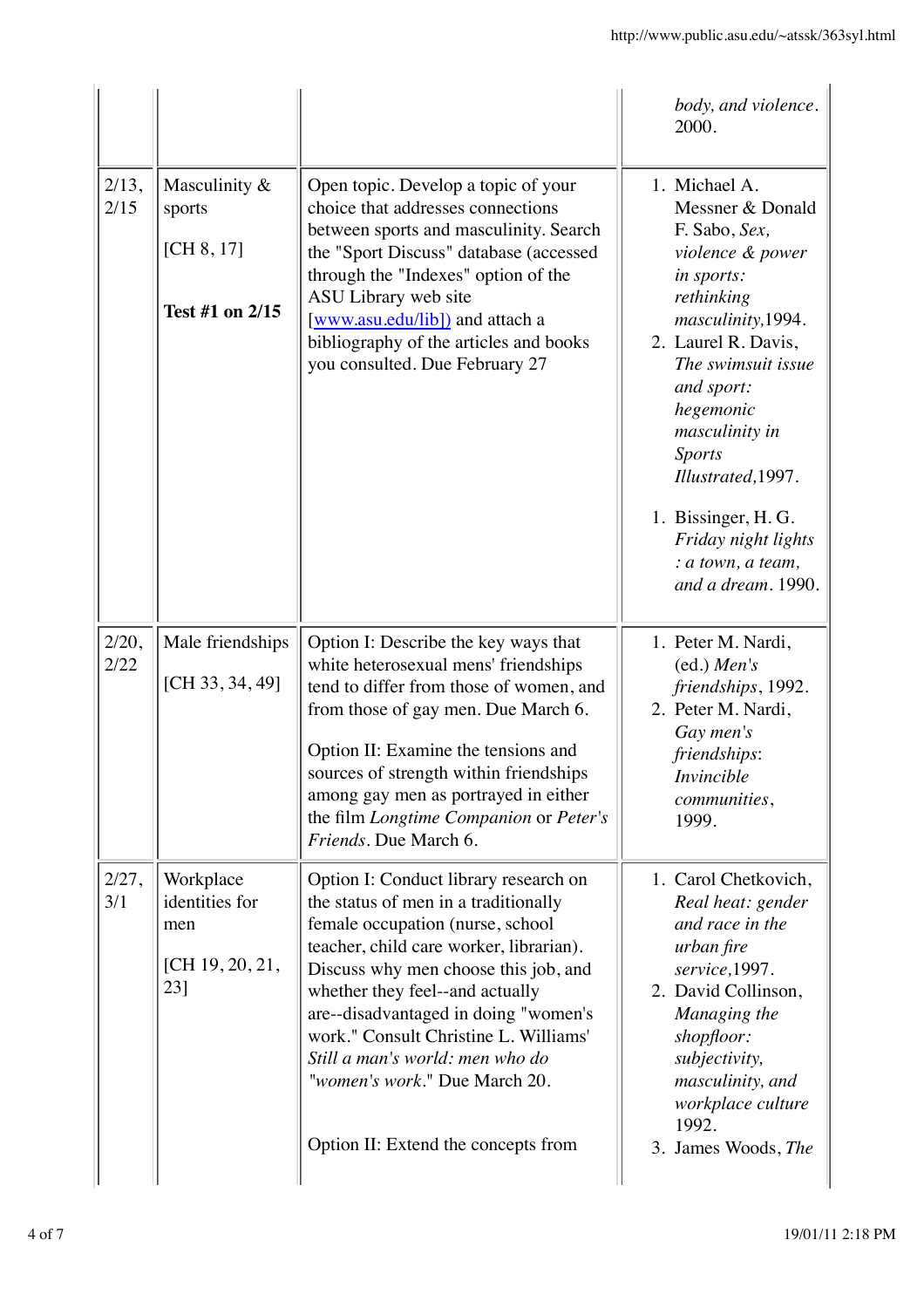|               |                                                                                    | Jennifer Pierce's article to analyze the<br>dynamics among the coworkers<br>portrayed in the film Glengary Glen<br>Ross. Due March 20.                                                                                                                                                                                                                                                                        | Corporate closet:<br>The professional<br>lives of gay men in<br>America, 1993.                                                                                                                                                                                                            |
|---------------|------------------------------------------------------------------------------------|---------------------------------------------------------------------------------------------------------------------------------------------------------------------------------------------------------------------------------------------------------------------------------------------------------------------------------------------------------------------------------------------------------------|-------------------------------------------------------------------------------------------------------------------------------------------------------------------------------------------------------------------------------------------------------------------------------------------|
| 3/6,<br>3/8   | Men and their<br>bodies [CH 24,<br>26, 27, 28, 48]                                 | Option I: Analyze the new societal<br>difficulties and challenges to their male<br>identities faced by the disabled men in<br>one of the following films: Born on the<br>Fourth of July, Coming Home,<br>Waterdance. Due March 27.<br>Option II: What are the strongest<br>arguments for and against the view that<br>gender identity and gender development<br>are biologically determined? Due March<br>27. | 1. Alan M. Klein,<br>Little big men:<br>bodybuilding<br>subculture and<br>gender<br>construction, 1993                                                                                                                                                                                    |
| 3/20,<br>3/22 | Men with<br>women:<br>intimacy $\&$<br>power<br>[CH 31, 32, 39]                    | Interview separately both members of a<br>female-male couple who have been<br>together at least a year about their<br>relationship. To what degree do they<br>each perceive what Rubin describes as<br>an "approach-avoidance" dance, and an<br>intellectual-emotional split? What is the<br>role of these dynamics in their<br>relationship? How does each partner<br>deal with these issues? Due April 3.   | 1. Ronald F. Levant,<br><b>Masculinity</b><br>reconstructed,<br>1995.                                                                                                                                                                                                                     |
| 3/27,<br>3/29 | Sexual violence<br>and pornography<br>[CH 16, 18, 22,<br>$35$ ]<br>Test #2 on 3/29 | Attend a campus or a community<br>workshop/program on men's violence<br>toward women (domestic violence,<br>sexual assault prevention, etc.). How<br>has it changed your perceptions of the<br>scope, sources, and solutions to these<br>problems? Due April 10.                                                                                                                                              | 1. Philip W. Cook,<br>Abused men: The<br>hidden side of<br>domestic violence,<br>1997.<br>2. Ricardo Carrillo &<br>Jerry Tello, Family<br>violence and men<br>of color: healing<br>the wounded male<br>spirit, 1998.<br>3. Lee H. Bowker<br>(ed.) Masculinities<br>and violence.<br>1998. |
| 4/3,<br>4/5   | Male sexualities                                                                   | Analyze the content of "personal ads" in<br>a newspaper or newsweekly (e.g. New                                                                                                                                                                                                                                                                                                                               | 1. Kevin White, First<br>sexual revolution:                                                                                                                                                                                                                                               |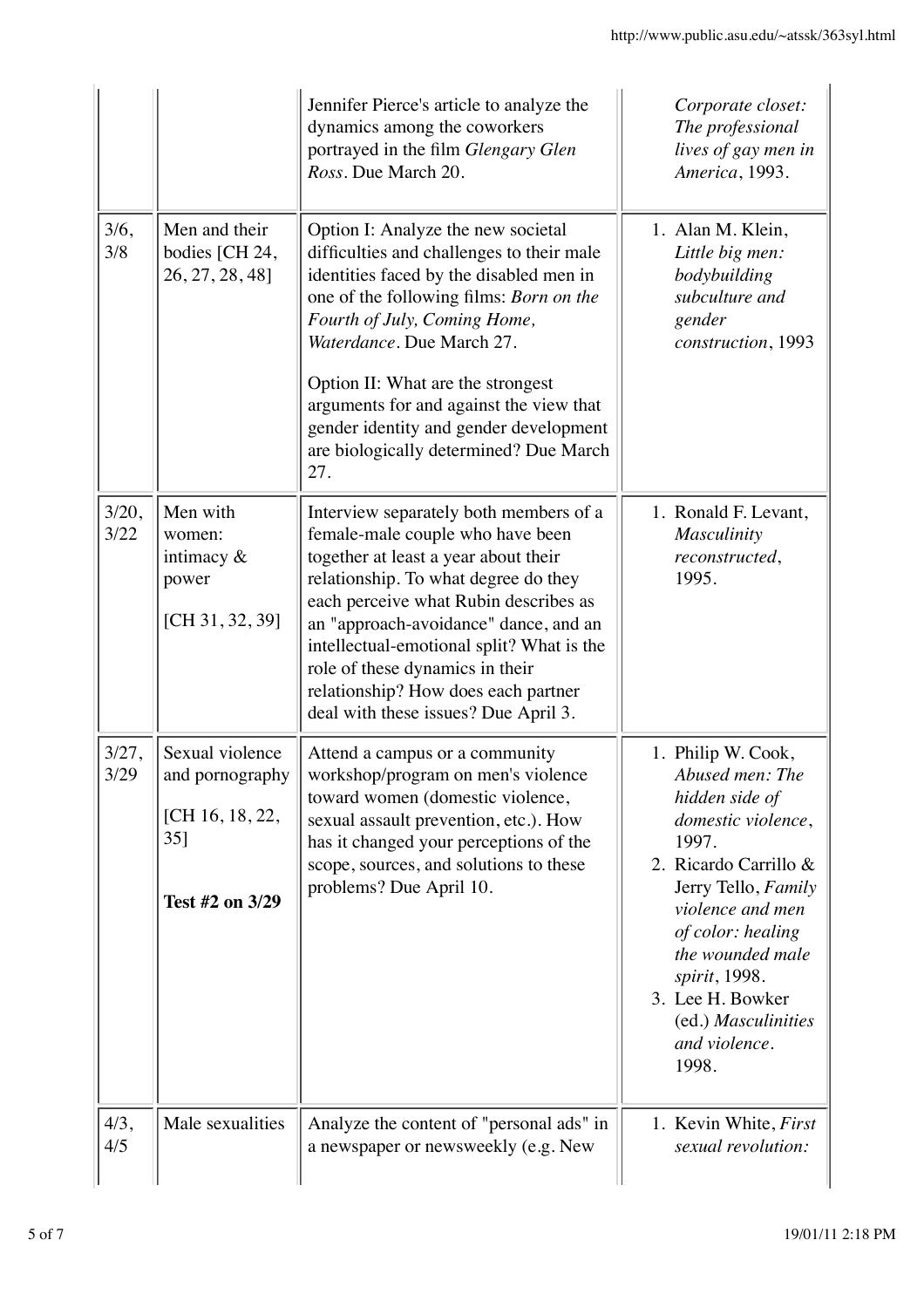|                  | [CH 30, 36, 37,<br>38, 40, 47]                        | Times) by contrasting how men and<br>women describe both themselves and<br>their desired mates in the "Women<br>Looking for Men" and "Men Looking<br>for Women" sections (at least 25 of each<br>type of ad). Sort the descriptors into<br>categories, summarize in a table, and<br>analyze how the gender differences<br>reflect socially constructed sexual<br>identities. Due April 12.                                                      | the emergence of<br>male<br>heterosexuality in<br>modern America,<br>1993.<br>2. Ray Gonzalez<br>$(editor)$ , $Muy$<br>macho: Latino<br>men confront their<br>manhood, 1996.                                                                                                                 |
|------------------|-------------------------------------------------------|-------------------------------------------------------------------------------------------------------------------------------------------------------------------------------------------------------------------------------------------------------------------------------------------------------------------------------------------------------------------------------------------------------------------------------------------------|----------------------------------------------------------------------------------------------------------------------------------------------------------------------------------------------------------------------------------------------------------------------------------------------|
| 4/10,<br>4/12    | Male<br>homo-sexualities<br>[CH 11, 29, 41,<br>42,50] | In what ways and to what degree do gay<br>men from racial and ethnic minorities<br>face different challenges in formulating<br>a male identity than majority gay men in<br>the U.S.? Due April 19.                                                                                                                                                                                                                                              | 1. Paul Monette,<br>Becoming a man:<br>half a life story,<br>1992.<br>2. Ritch C. Savin-<br>Williams, And then<br>I became gay,<br>1998.<br>3. John Loughery,<br>The other side of<br>silence: men's lives<br>and gay identities,<br>1998.<br>1. Peter Nardi, Gay<br>Masculinities,<br>1999. |
| $4/17$ .<br>4/19 | Family men<br>[CH 43, 44, 45,<br>46]                  | Option I: Based on the concepts and<br>insights from this week's readings,<br>write a letter to your current or future or<br>imaginary son with your definition of<br>successful fathering and your advice on<br>how to achieve it. Due April 24.<br>Option II: Conduct library research on<br>how conceptions of fatherhood have<br>changed over time and how they are<br>linked to ideas about masculinity and<br>gender roles. Due April 24. | 1. Scott Coltrane.<br>Family man:<br>fatherhood,<br>housework and<br>gender equity,<br>1996.<br>2. Ralph LaRossa,<br>The modernization<br>of fatherhood,<br>1997.                                                                                                                            |
| 4/24,<br>4/26    | Men's<br>movements<br>[CH 51, 52, 53,<br>54]          | Book reports for this week's books are<br>due on May 1.                                                                                                                                                                                                                                                                                                                                                                                         | 1. Michael Schwalbe,<br>Unlocking the iron<br>cage, 1996.<br>2. Michael Messner,<br>The politics of                                                                                                                                                                                          |